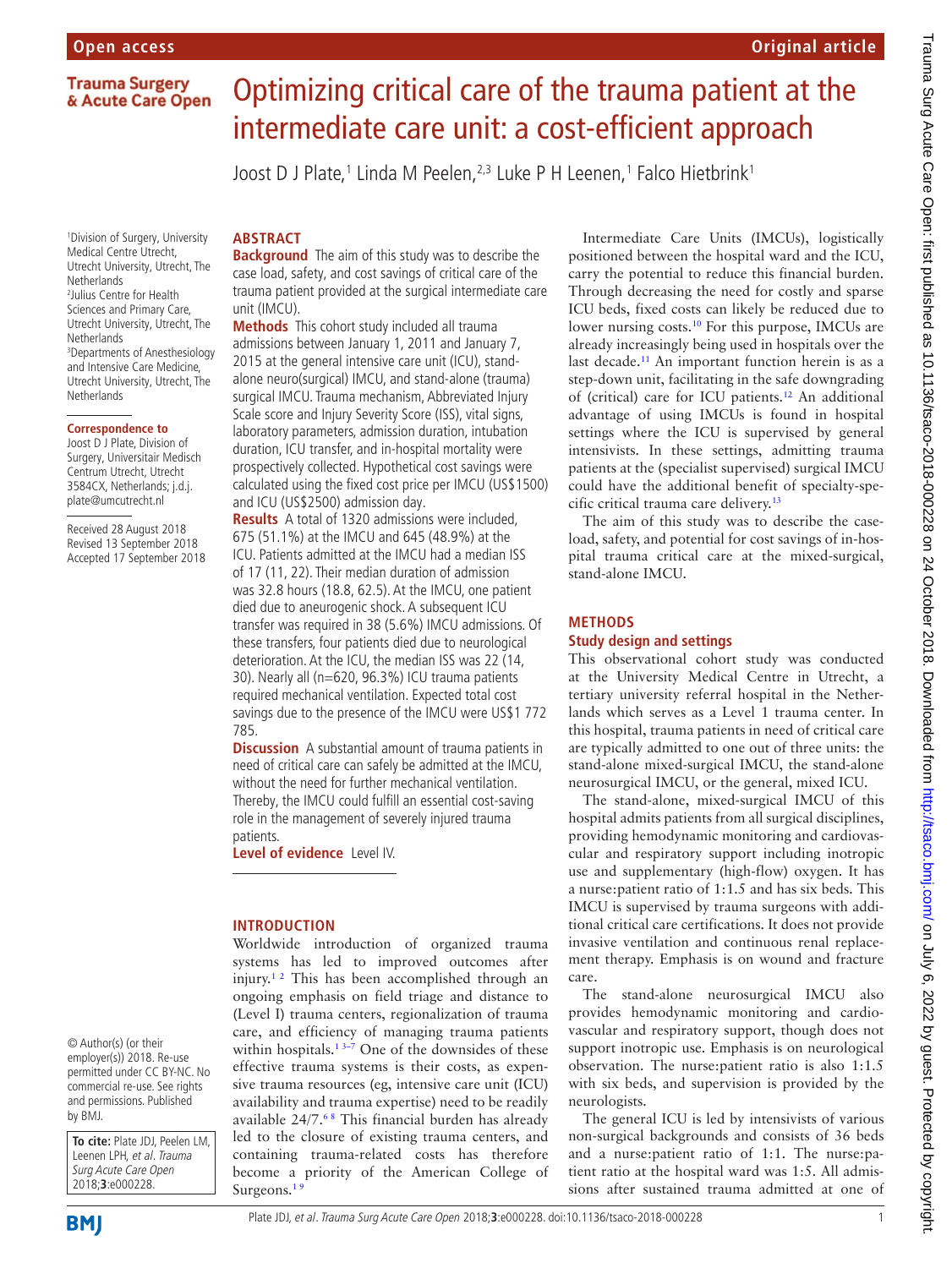<span id="page-1-0"></span>

| Table 1<br>Baseline of trauma admissions at the intermediate and intensive care units |                     |                     |                |                     |                |           |
|---------------------------------------------------------------------------------------|---------------------|---------------------|----------------|---------------------|----------------|-----------|
|                                                                                       | Total, n=1320       | IMCU, n=675         |                | ICU, n=645          |                |           |
|                                                                                       | n (%)               | n (%)               | Missing, n (%) | $n$ (%)             | Missing, n (%) |           |
| <b>General characteristics</b>                                                        |                     |                     |                |                     |                |           |
| Age (SD)                                                                              | 52.3 (21.0)         | 54.2 (20.5)         | $0(0.0\%)$     | 50.3(21.3)          | $0(0.0\%)$     |           |
| Sex, male (%)                                                                         | 910 (68.9%)         | 462 (68.4%)         | $0(0.0\%)$     | 448 (69.5%)         | $0(0.0\%)$     |           |
| Trauma mechanism (%)                                                                  |                     |                     |                |                     |                |           |
| Traffic-HET                                                                           | 500 (37.9%)         | 251 (37.2%)         | $0(0.0\%)$     | 249 (38.6%)         | $0(0.0\%)$     |           |
| Traffic-LET                                                                           | 130 (9.8%)          | 57 (8.4%)           |                | 73 (11.3%)          |                |           |
| Fall-HET                                                                              | 136 (10.3%)         | 76 (11.3%)          |                | 60 (9.3%)           |                |           |
| Fall-LET                                                                              | 373 (28.3%)         | 207 (30.7%)         |                | 166 (25.7%)         |                |           |
| Penetrating-firearms                                                                  | 21(1.6%)            | $7(1.0\%)$          |                | 14 (2.2%)           |                |           |
| Penetrating-other                                                                     | 59 (4.5%)           | 36 (5.3%)           |                | 23 (3.6%)           |                |           |
| Drowning                                                                              | $5(0.4\%)$          | $0(0.0\%)$          |                | $5(0.8\%)$          |                |           |
| Burn/inhalation trauma                                                                | 31 (2.3%)           | 14 (2.1%)           |                | 17 (2.6%)           |                |           |
| Other                                                                                 | 65 (4.9%)           | 27 (4.0%)           |                | 38 (5.9%)           |                |           |
| Global injury severity                                                                |                     |                     |                |                     |                |           |
| ISS (IQR)                                                                             | $19(13 - 26)$       | $17(11-22)$         | $0(0.0\%)$     | $22(14-30)$         | $0(0.0\%)$     |           |
| Maximum AIS score (%)                                                                 |                     |                     |                |                     |                |           |
| $\leq$ 3                                                                              | 551 (41.7%)         | 332 (49.2%)         | $0(0.0\%)$     | 219 (34.0%)         | $0(0.0\%)$     |           |
| 4                                                                                     | 543 (41.1%)         | 288 (42.7%)         |                | 255 (39.5%)         |                |           |
| $5 - 6$                                                                               | 226 (17.1%)         | 55 (8.1%)           |                | 171 (26.5%)         |                |           |
| Head injury severity                                                                  |                     |                     |                |                     |                |           |
| First ED GCS score                                                                    |                     |                     |                |                     |                |           |
| $14 - 15$                                                                             | 666 (54.6%)         | 528 (78.2%)         | 53 (7.9%)      | 138 (21.4%)         | 47 (7.3%)      |           |
| $9 - 12$                                                                              | 152 (12.5%)         | 75 (11.1%)          |                | 77 (11.9%)          |                |           |
| $\leq 8$                                                                              | 402 (33.0%)         | 19 (2.8%)           |                | 383 (59.4%)         |                |           |
| <b>Maximum head AIS score</b>                                                         |                     |                     |                |                     |                |           |
| $\leq$ 2                                                                              | 626 (47.4%)         | 366 (54.2%)         | $0(0.0\%)$     | 260 (40.3%)         | $0(0.0\%)$     |           |
| $\overline{3}$                                                                        | 160 (12.1%)         | 84 (12.4%)          |                | 76 (11.8%)          |                |           |
| $4 - 6$                                                                               | 534 (40.5%)         | 225 (33.3%)         |                | 309 (47.9%)         |                |           |
| Thoracoabdominal injury severity                                                      |                     |                     |                |                     |                |           |
| Maximum thorax AIS score                                                              |                     |                     |                |                     |                |           |
| $\leq$ 2                                                                              | 843 (63.9%)         | 439 (65.0%)         | $0(0.0\%)$     | 404 (62.6%)         | $0(0.0\%)$     |           |
| 3                                                                                     | 260 (19.7%)         | 135 (20.0%)         |                | 125 (19.4%)         |                |           |
| $4 - 6$                                                                               | 217 (16.4%)         | 101 (15.0%)         |                | 116 (18.0%)         |                |           |
| Maximum abdominal AIS score                                                           |                     |                     |                |                     |                |           |
| $\leq$ 2                                                                              | 1222 (92.6%)        | 634 (93.9%)         | $0(0.0\%)$     | 588 (91.2%)         | $0(0.0\%)$     |           |
| 3                                                                                     | 60 (4.5%)           | 28 (4.1%)           |                | 32 (5.0%)           |                |           |
| $4 - 5$                                                                               | 38 (2.9%)           | 13 (1.9%)           |                | 25 (3.9%)           |                |           |
| Extremity injury severity                                                             |                     |                     |                |                     |                |           |
| <b>Maximum extremity AIS score</b>                                                    |                     |                     |                |                     |                |           |
| $\leq$ 2                                                                              | 1108 (83.9%)        | 570 (84.4%)         | $0(0.0\%)$     | 538 (83.4%)         | $0(0.0\%)$     |           |
| $\overline{3}$                                                                        | 195 (14.8%)         | 97 (14.4%)          |                | 98 (15.2%)          |                |           |
| $4 - 5$                                                                               | 17 (1.3%)           | $8(1.2\%)$          |                | $9(1.4\%)$          |                |           |
| Vital signs at presentation (SD) (IQR)                                                |                     |                     |                |                     |                |           |
| Systolic blood pressure                                                               | 135 (28.5)          | 137 (24.6)          | 29 (4.3%)      | 133 (32.1)          | 31 (4.8%)      |           |
| <b>Respiratory rate</b>                                                               | 19(5.9)             | 19(5.3)             | 123 (18.2%)    | 18(6.6)             | 156 (24.2%)    |           |
| Saturation                                                                            | $1.00(0.97 - 1.00)$ | $1.00(0.97 - 1.00)$ | 42 (6.2%)      | $1.00(0.97 - 1.00)$ | 57 (8.8%)      |           |
| Laboratory parameters at presentation (SD) (IQR)                                      |                     |                     |                |                     |                |           |
| Hemoglobin                                                                            | 8.5(1.2)            | 8.6(1.0)            | 38 (5.6%)      | 8.3(1.4)            | 46 (7.1%)      |           |
| Lactate                                                                               | $2.2(1.5-3.3)$      | $2(1.4-2.8)$        | 208 (30.8%)    | $2.6(1.7-3.9)$      | 135 (20.9%)    |           |
| pH                                                                                    | $7.4(7.3 - 7.4)$    | $7.4(7.4-7.4)$      | 174 (25.8%)    | $7.3(7.3 - 7.4)$    | 64 (9.9%)      |           |
| pCO <sub>2</sub>                                                                      | 44 (10.5)           | 41(7.5)             | 174 (25.8%)    | 47 (11.8)           | 64 (9.9%)      |           |
|                                                                                       |                     |                     |                |                     |                | Continued |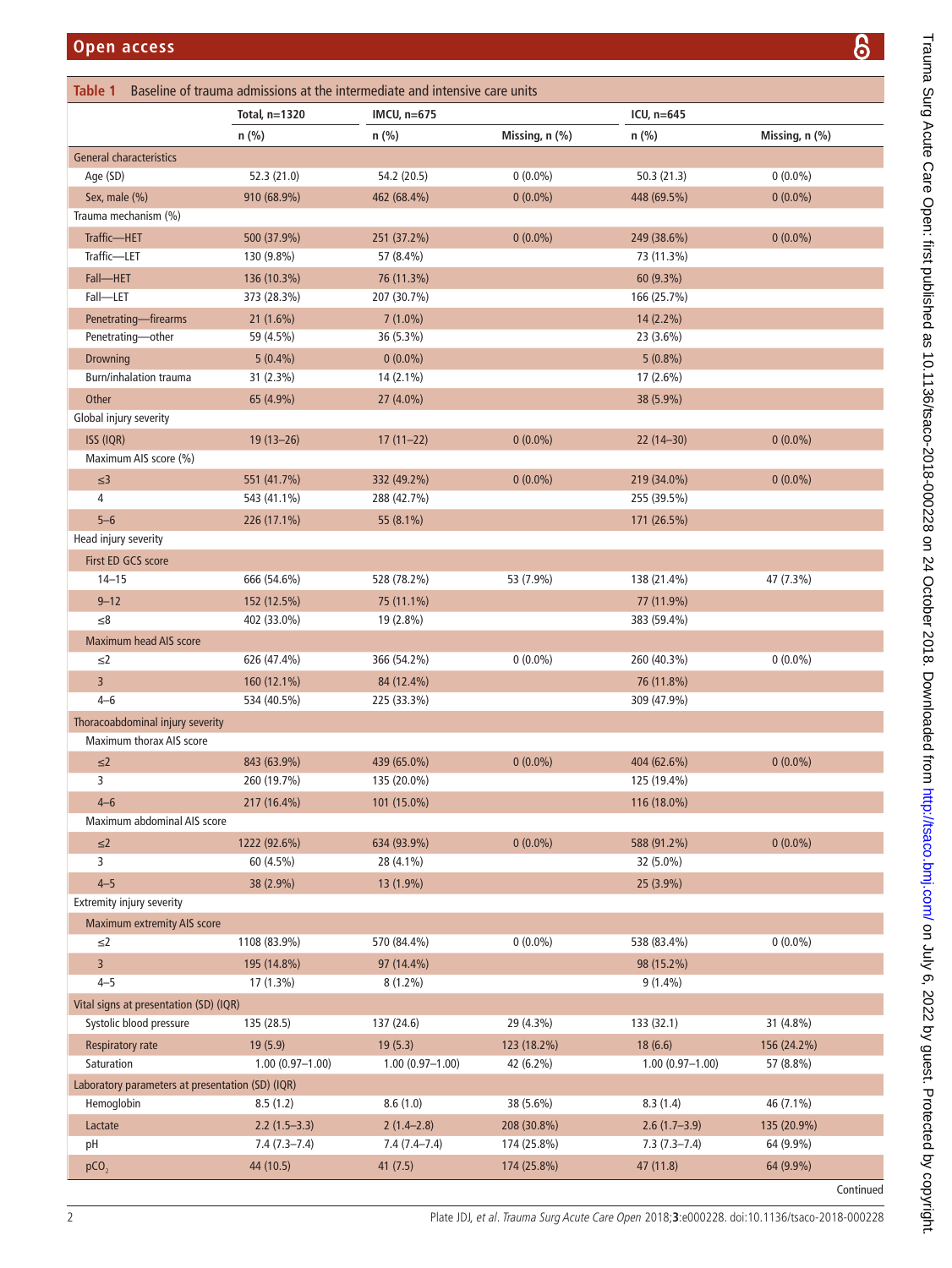| Table 1<br>Continued |                         |                     |                  |                         |                |  |
|----------------------|-------------------------|---------------------|------------------|-------------------------|----------------|--|
|                      | Total, n=1320           | IMCU, $n=675$       |                  | ICU, $n=645$            |                |  |
|                      | $n$ (%)                 | n(%)                | Missing, $n$ (%) | n(%)                    | Missing, n (%) |  |
| $p0$ <sub>2</sub>    | 178 (99–292)            | 149 (91-238)        | 174 (25.8%)      | 205 (106-349)           | 64 (9.9%)      |  |
| HCO <sub>3</sub>     | 23.9(3.6)               | 24.4(3.1)           | 174 (25.8%)      | 23.4(4.0)               | 64 (9.9%)      |  |
| BE                   | $-1.0$ ( $-4.0$ to 1.0) | $0.0$ (-2.6 to 2.0) | 174 (25.8%)      | $-2.0$ ( $-5.0$ to 1.0) | 49 (7.6%)      |  |
| <b>Saturation</b>    | $1.00(1.00 - 1.00)$     | $1.00(1.00-1.00)$   | 202 (29.9%)      | $1.00(1.00-1.00)$       | 83 (12.9%)     |  |

This baseline table shows the overall characteristics of trauma admissions which received critical care during the study period, stratified per location of delivered critical care (intermediate or intensive care unit).

AIS, Abbreviated Injury Scale; BE, base excess; ED, emergency department; GCS, Glasgow Coma Scale; ICU, intensive care unit; IMCU, intermediate care unit; ISS, Injury Severity Score; HET, high energy trauma; LET, low energy trauma; BCA, bootstrapped confidence interval; ICP, Intracranial pressure.

the IMCUs or ICU between January 1, 2011 and January 7, 2015 were included in the study. According to the Institutional Review Board, the study was not subject to the Medical Research Involving Human Subjects Act and therefore the necessity of informed consent was waived (protocol no. 17-326/C).

## **Study variables**

Data were collected from the Dutch National Trauma Database for the area Central Netherlands. The following variables were collected: age, sex, trauma mechanism (from the International Classification of Diseases, 10th revision),<sup>14</sup> Abbreviated Injury Scale  $(ALS)^{15}$  score and Injury Severity Score  $(ISS),^{16}$  vital signs (Glasgow Coma Scale (GCS) score, systolic blood pressure, respiratory rate, and saturation), and laboratory parameters (hemoglobin level, lactate, arterial blood gas parameters: pH,  $\tt pCO<sub>2</sub>, \t pO<sub>2</sub>, \t bicarbonate (HCO<sub>3</sub>), \t base excess, and saturation).$ 

Trauma mechanism data were further classified in the following groups: high-impact (collision of a car driver, cyclist, or pedestrian with a car or motorcycle) or low-impact (collision of a car driver, cyclist, or pedestrian with either a cyclist or pedestrian) traffic injuries, falling from high  $(\geq 2 \text{ m})$  or low height, penetrating injuries due to firearms or other causes, drowning, or inhalation trauma. The AIS score per region (head, thorax, abdomen, extremities) was categorized in low (AIS  $\leq$ 2), middle (AIS 3), and high ( $\geq$ 4) severity. Neurotrauma was defined as head injury with an AIS score  $\geq$ 3. Brain injury according to the GCS score was categorized in minor  $(\geq 13)$ , moderate  $(9-12)$ , and severe  $(\leq 8)$ . This dichotomization is in line with a previous report.<sup>[13](#page-6-5)</sup>

# **Study outcomes**

The following outcome parameters were collected at the IMCU: admission duration, transfer location, indication for ICU transfer (if applicable), and in-hospital mortality. At the ICU, the outcome parameters were the admission duration, intubation duration, reason for ICU admission (if not intubated), post-ICU transfer location, and in-hospital mortality.

The costs per admission day (costs 2016) for the hospital ward, IMCU, and ICU were calculated by dividing the total annual costs of the unit by the annual number of admission days. These costs include all the overhead and operating costs (thereby excluding patient costs, such as radiography or laboratory costs). Due to business purposes and negotiations with insurance companies, exact costs per admission day were not given. Instead, the ratio of IMCU and ICU costs relative each other was used (ratio 3:5). The reimbursed fee per ICU day in the Netherlands in 2018 was used to obtain the approximate (hypothetical) costs of US\$1500 per IMCU and US\$2500 per ICU day.

# **Statistical analyses**

Normally and non-normally distributed continuous variables were described with the mean and SD or the median and IQR, respectively. Categorical variables were described as numbers and proportions. As the aim of the study was descriptive rather than confirmative, no tests for statistical significance were performed. Total costs for all IMCU and ICU admissions were obtained by multiplying the admission days with the respective costs per admission day. All descriptive analyses were performed using R software for statistical computing (V.3.3.2.).<sup>17</sup>

# **Results**

An overview of the baseline characteristics of trauma admissions at the IMCU and ICU is provided in tables [1 and 2.](#page-1-0) A total of 1320 admissions were included, 675 (51.1%) at the IMCUs and 645 (48.9%) at the ICUs. Of the IMCU admissions, 324 (24.5%) patients were admitted at the neuro(surgical) IMCU and 351 (26.6%) at the mixed-surgical IMCU.

## **Trauma admissions at both IMCUs**

[Table](#page-3-0) 2 shows the baseline characteristics of the trauma admissions at both IMCUs. The transfers to the ICU  $(n=38, 5.6\%)$ were admitted for a median of 28.1 hours (IQR 16.3–51.0) at the IMCU before subsequent ICU transfer. Indication for ICU transfer were mainly neurological deterioration or respiratory complications. Of these patients, four died during their hospital stay due to neurological herniation (n=3) or cervical myelopathy (n=1). During IMCU admission, one patient died from a neurogenic shock due to cervical spinal injury without treatment options and palliative care without ICU transfer was agreed on.

# **Trauma admissions at the neuro(surgical) or mixed-surgical IMCU**

[Table](#page-4-0) 3 shows the differences between the admission characteristics of admissions at the neuro(surgical) and mixed-surgical IMCU. The rate of subsequent ICU transfer was  $6.2\%$  (n=20) at the neuro(surgical) and  $5.1\%$  (n=18) at the mixed-surgical IMCU.

The indications for transfer from the IMCU to the ICU per type of IMCU are provided in [table](#page-5-0) 4.

## **Trauma admissions at the ICU**

[Table](#page-4-0) 3 shows the characteristics of the trauma admissions at the ICU. Of the 24 (3.7%) admissions that were not intubated, one received care which could not have been provided at the IMCU (non-invasive ventilation) whereas the others did not receive any ICU-specific care in this setting. These non-intubated admissions at the ICU were on average admitted for 18.3 hours (IQR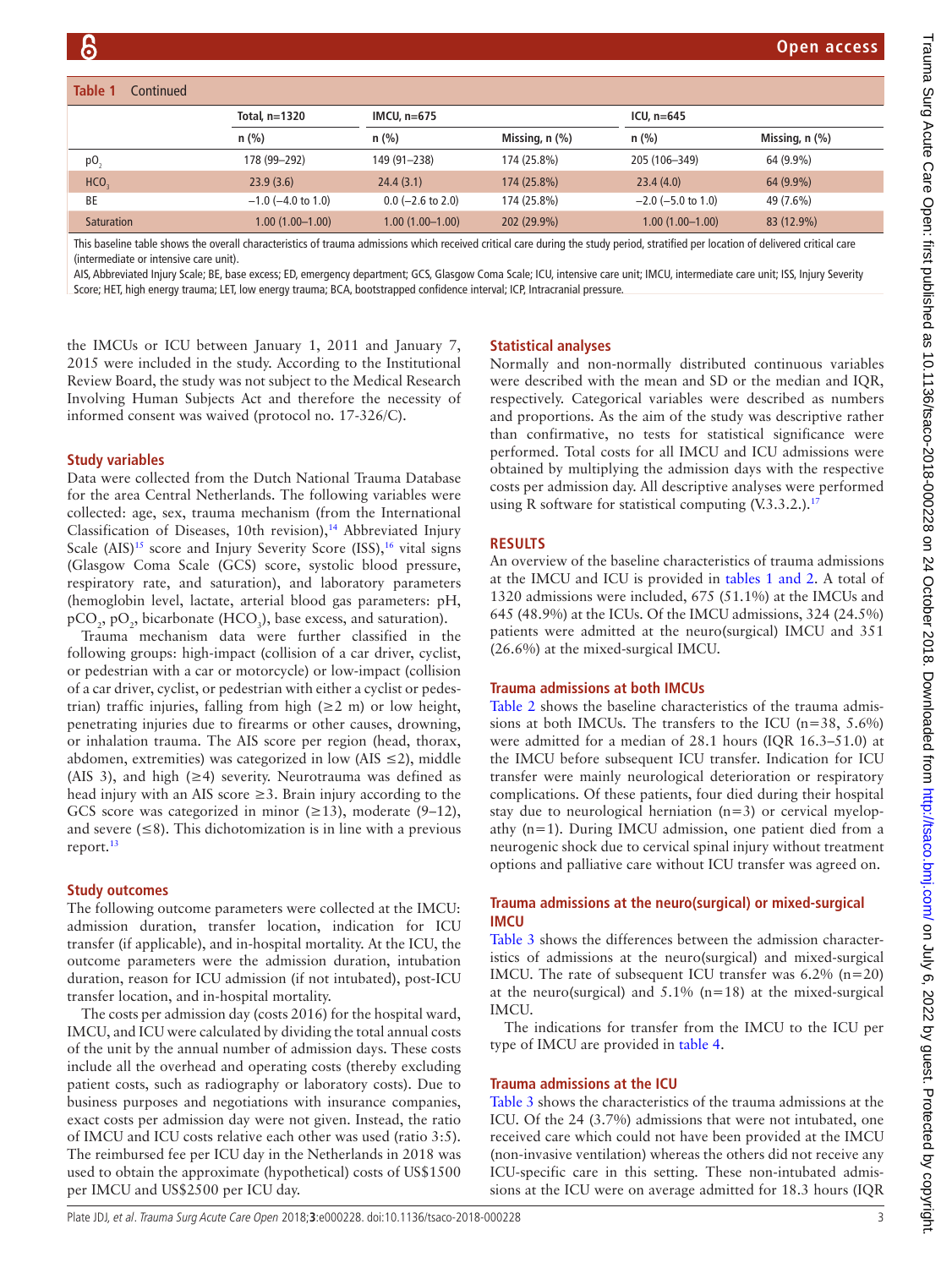<span id="page-3-0"></span>

| <b>Open access</b>                              |                           |                |                                                                                                        | ၆              |
|-------------------------------------------------|---------------------------|----------------|--------------------------------------------------------------------------------------------------------|----------------|
| Table 2                                         |                           |                | Differences between trauma admissions at the neuro(surgical) and mixed-surgical intermediate care unit |                |
|                                                 | Neuro IMCU, n=324         |                | Surgical IMCU, n=351                                                                                   |                |
|                                                 | n (%)                     | Missing, n (%) | $n$ (%)                                                                                                | Missing, n (%) |
| General characteristics                         |                           |                |                                                                                                        |                |
| Age (SD)                                        | 58.3 (20.3)               | $0(0.0\%)$     | 50.3(20.0)                                                                                             | $0(0.0\%)$     |
| Sex, male (%)                                   | 212 (65.4%)               | $0(0.0\%)$     | 250 (71.2%)                                                                                            | $0(0.0\%)$     |
| Trauma mechanism                                |                           |                |                                                                                                        |                |
| Traffic-HET                                     | 82 (25.3%)                | $0(0.0\%)$     | 169 (48.1%)                                                                                            | $0(0.0\%)$     |
| Traffic-LET                                     | 43 (13.3%)                |                | 14 (4.0%)                                                                                              |                |
| Fall-HET                                        | 25 (7.7%)                 |                | 51 (14.5%)                                                                                             |                |
| Fall-LET                                        | 153 (47.2%)               |                | 54 (15.4%)                                                                                             |                |
| Penetrating-firearms                            | $1(0.3\%)$                |                | 6(1.7%)                                                                                                |                |
| Penetrating-other                               | $8(2.5\%)$                |                | 28 (8.0%)                                                                                              |                |
| <b>Burn/inhalation trauma</b>                   | $0(0.0\%)$                |                | 14 (4.0%)                                                                                              |                |
| Other                                           | 12 (3.7%)                 |                | 15 (4.3%)                                                                                              |                |
| Global injury severity                          |                           |                |                                                                                                        |                |
| ISS (SD)                                        | 18.1(8.4)                 | $0(0.0\%)$     | 16.6(9.2)                                                                                              | $0(0.0\%)$     |
| <b>Maximum AIS score</b>                        |                           |                |                                                                                                        |                |
| ≤3                                              | 107 (33.0%)               | $0(0.0\%)$     | 225 (64.1%)                                                                                            | $0(0.0\%)$     |
| $\overline{4}$                                  | 178 (54.9%)               |                | 110 (31.3%)                                                                                            |                |
| $5 - 6$                                         | 39 (12.0%)                |                | 16 (4.6%)                                                                                              |                |
| Head injury severity                            |                           |                |                                                                                                        |                |
| First ED GCS score                              |                           |                |                                                                                                        |                |
|                                                 |                           |                |                                                                                                        |                |
| $14 - 15$<br>$9 - 12$                           | 223 (68.8%)<br>62 (19.1%) | 25 (7.7%)      | 305 (86.9%)<br>13 (3.7%)                                                                               | 28 (8.0%)      |
|                                                 |                           |                |                                                                                                        |                |
| $\leq 8$<br>Maximum head AIS score              | 14 (4.3%)                 |                | $5(1.4\%)$                                                                                             |                |
|                                                 |                           |                |                                                                                                        |                |
| $\leq$ 2<br>3                                   | 72 (22.2%)                | $0(0.0\%)$     | 294 (83.8%)                                                                                            | $0(0.0\%)$     |
|                                                 | 50 (15.4%)                |                | 34 (9.7%)                                                                                              |                |
| $4 - 6$<br>Thoracoabdominal injury severity     | 202 (62.3%)               |                | 23 (6.6%)                                                                                              |                |
|                                                 |                           |                |                                                                                                        |                |
| Maximum thorax AIS score                        |                           |                |                                                                                                        |                |
| $\leq$ 2                                        | 273 (84.3%)               | $0(0.0\%)$     | 166 (47.3%)                                                                                            | $0(0.0\%)$     |
| $\overline{3}$                                  | 32 (9.9%)                 |                | 103 (29.3%)                                                                                            |                |
| $4 - 6$                                         | 19 (5.9%)                 |                | 82 (23.4%)                                                                                             |                |
| Maximum abdominal AIS score                     |                           |                |                                                                                                        |                |
| $\leq$ 2                                        | 322 (99.4%)               | $0(0.0\%)$     | 312 (88.9%)                                                                                            | $0(0.0\%)$     |
| $\overline{3}$                                  | $2(0.6\%)$                |                | 26 (7.4%)                                                                                              |                |
| $4 - 5$                                         | $0(0.0\%)$                |                | 13 (3.7%)                                                                                              |                |
| <b>Extremity injury severity</b>                |                           |                |                                                                                                        |                |
| Maximum extremity AIS score                     |                           |                |                                                                                                        |                |
| $\leq$ 2                                        | 307 (94.8%)               | $0(0.0\%)$     | 263 (74.9%)                                                                                            | $0(0.0\%)$     |
| 3                                               | 17 (5.2%)                 |                | 80 (22.8%)                                                                                             |                |
| $4 - 5$                                         | $0(0.0\%)$                |                | $8(2.3\%)$                                                                                             |                |
| Vital signs at presentation (SD)[IQR]           |                           |                |                                                                                                        |                |
| Systolic blood pressure                         | 139 (23.9)                | 20 (6.2%)      | 136 (25.2)                                                                                             | $9(2.6\%)$     |
| Respiratory rate                                | 19(5.3)                   | 66 (20.4%)     | 19 (5.2)                                                                                               | 57 (16.2%)     |
| Saturation                                      | 1.00 [0.97 to 1.00]       | 30 (9.3%)      | 1.00 [0.98 to 1.00]                                                                                    | 12 [3.4%]      |
| Laboratory parameters at presentation (SD)[IQR] |                           |                |                                                                                                        |                |
| Hemoglobin                                      | 8.6 [8.5 to 8.7]          | 22 (6.8%)      | 8.7 [8.6 to 8.8]                                                                                       | 16 (4.6%)      |
| Lactate                                         | 2.0 [1.5 to 2.9]          | 128 (39.5%)    | 1.9 [1.4 to 2.8]                                                                                       | 80 (22.8%)     |
| pH                                              | 7.4 [7.4 to 7.4]          | 116 (35.8%)    | 7.4 [7.3 to 7.4]                                                                                       | 58 (16.5%)     |
| pCO <sub>2</sub>                                | 40(7.8)                   | 116 (35.8%)    | 42 (7.0)                                                                                               | 58 (16.5%)     |
| pO <sub>2</sub>                                 | 154 [96 to 238]           | 116 (35.8%)    | 148 [88 to 243]                                                                                        | 58 (16.5%)     |

Continued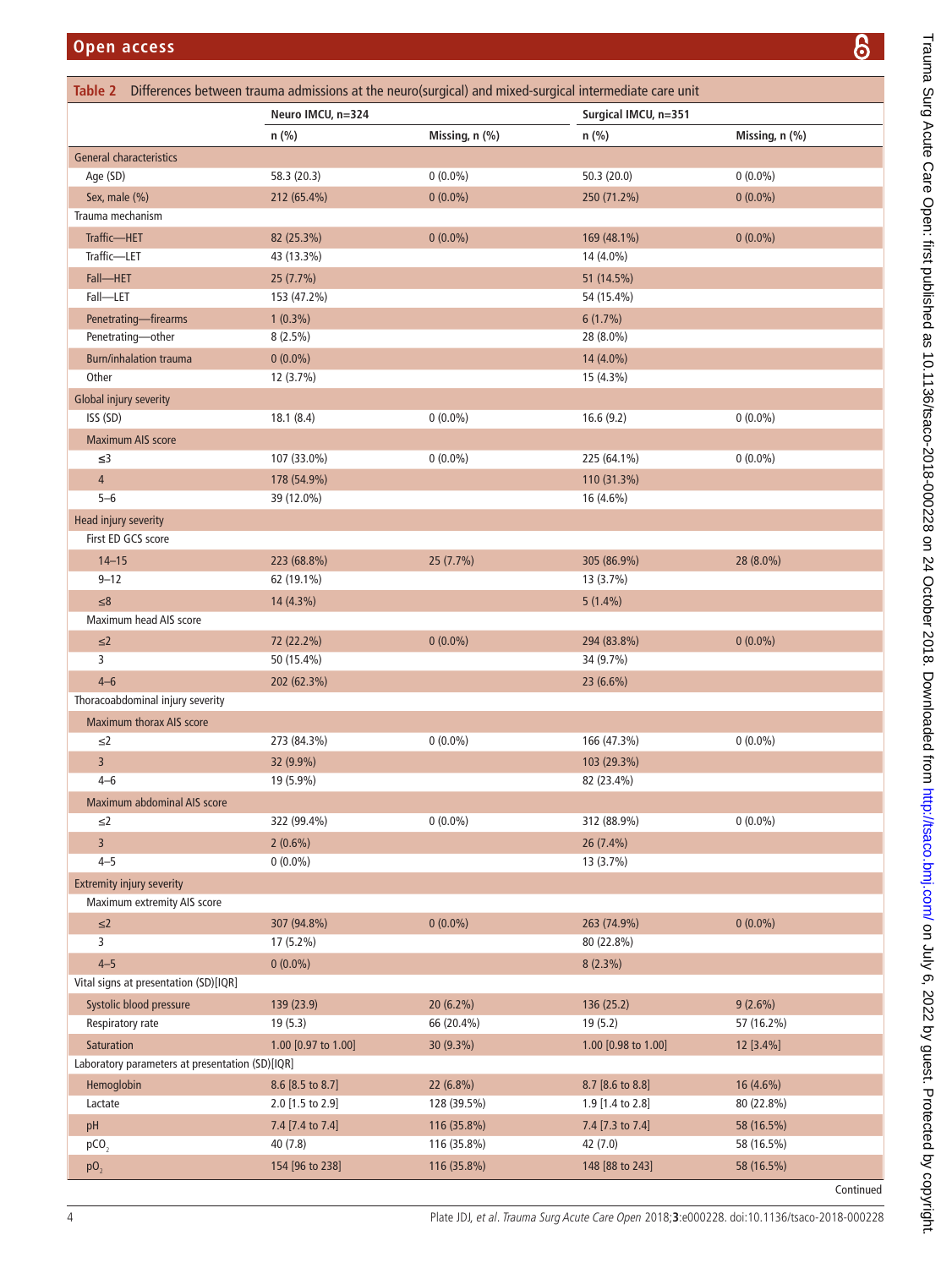| Table 2<br>Continued |                     |                     |                      |                |
|----------------------|---------------------|---------------------|----------------------|----------------|
|                      | Neuro IMCU, n=324   |                     | Surgical IMCU, n=351 |                |
|                      | $n$ (%)             | Missing, $n$ $(\%)$ | $n$ (%)              | Missing, n (%) |
| HCO.                 | 24.2(3.0)           | 116 (35.8%)         | 24.6(3.1)            | 58 (16.5%)     |
| <b>BE</b>            | $0.0$ [-3.0 to 2.0] | 116 (35.8%)         | $0.0$ [-2.0 to 2.0]  | 58 (16.5%)     |
| Saturation           | 1.00 [1.00 to 1.00] | 129 (39.8%)         | 1.00 [1 to 1.00]     | 73 (20.8%)     |

The numbers presented here are the descriptive statistics of intermediate care unit admissions after sustained trauma, stratified per intermediate care unit: the neuro(surgical) and mixed-surgical.

AIS, Abbreviated Injury Scale; BE, base excess; ED, emergency department; GCS, Glasgow Coma Scale; IMCU, intermediate care unit; ISS, Injury Severity Score.

11.5–23.7). They were transferred to the IMCU (n=10), the hospital ward  $(n=8)$ , or discharged home  $(n=6)$ .

#### **Cost savings of the use of the IMCU**

The ICU admissions without head injury were admitted for a median of 26.7 hours (14.6–111.8), of which 68.8% were admitted ≤72 hours. These patients were intubated for a median of 15 (5.0–71.3) hours, of which 75.0%  $\leq$  72 hours. The ICU admissions after sustained severe head injury were admitted for a median of 65.3 hours (20.7–175.2), of which 52.5% were admitted ≤72 hours. These patients were intubated for a median of 42.0 (10.0–143.0) hours, of which  $58.7\%$  ≤72 hours.

Total estimated expenditure was US\$2 659 177 at the IMCU and US\$7 464 417 at the ICU, with a total cost of US\$10 123 594. If all trauma patients who were admitted to either one of the IMCUs would have been admitted to the ICU (eg, in the hypothetical scenario that our hospital would not have had IMCU care), this would lead to a total expenditure of US\$11 896 378. The IMCU has thus potentially led to cost savings of US\$1 772 785 in the total period, that is, US\$393 952 per year.

<span id="page-4-0"></span>

|                                                          | <b>IMCU</b>              | ICU                      |
|----------------------------------------------------------|--------------------------|--------------------------|
| Total admission, n                                       | $n=675$                  | $n = 645$                |
| <b>Admission characteristics</b>                         |                          |                          |
| Admission duration, median (IQR)                         | 32.8 [18.8-62.5]         | 46.7 [16.8-155.5]        |
| Admissions <72 h, n (%)                                  | 544 (80.6)               | 380 (59.2%)*             |
| <b>Transfer characteristics</b>                          |                          |                          |
| Hospital ward, n (%)                                     | 592 (87.7)               | 225 (34.9%)              |
| Intermediate care unit, n (%)                            | ÷,                       | 324 (50.4%)              |
| Intensive care unit, n (%)                               | 38 (5.6)                 |                          |
| Home, n (%)                                              | 44(6.5)                  | -                        |
| Death at the hospital unit, n (%)                        | 1(0.1)                   | 95 (14.8%)               |
| Indication ICU admission                                 |                          |                          |
| Mechanical ventilation, n (%)                            |                          | 620 (96.3%)              |
| No mechanical ventilation, n (%)                         |                          | 24 (3.7%)                |
| Risk of intubation due to head injury                    | $\overline{\phantom{a}}$ | $5(0.8\%)$               |
| Risk of intubation due to airway obstruction             |                          | $3(0.5\%)$               |
| Risk of pulmonary deterioration                          |                          | $3(0.5\%)$               |
| Hemodynamic monitoring for bleeding or cardiac contusion |                          | $7(1.1\%)$               |
| Exchange bed (IMCU full)*                                |                          | $6(0.9\%)$               |
| <b>Indication ICU transfer</b>                           |                          |                          |
| Postoperative after neurosurgical decompression, n (%)   | 9(1.3)                   | $\overline{\phantom{0}}$ |
| Postoperative after rib fixation, n (%)                  | 4(0.6)                   | -                        |
| Postoperative after other operationst, n (%)             | 7(1.0)                   |                          |
| Intubation due to respiratory deterioration, n (%)       | 7(1.0)                   | -                        |
| Intubation due to sepsis, n (%)                          | 2(0.3)                   | $\overline{\phantom{0}}$ |
| Intubation for other reasons‡, n (%)                     | 6(0.9)                   |                          |
| Respiratory support with non-invasive ventilation, n (%) | 2(0.3)                   |                          |
| Multiple vasopressive medication, n (%)                  | 1(0.1)                   |                          |
| In-hospital mortality, n (%)                             | 23(3.4)                  | 134 (20.8%)              |

The numbers presented are the indications, admission and transfer characteristics of intermediate care unit and intensive care unit admissions after sustained trauma.

\*The exchange patients were admitted for other non-surgical disciplines due to full occupancy of their IMCU.

†Cholecystectomy due to perforated gallbladder, stabilization of the spine, thoracotomy, pelvic fixation, femoral nail placement.

‡Atrial flutter, Guillain-Barré syndrome, combined respiratory and neurological deterioration, sedation to reduce the ICP, epileptic insult.

ICU, intensive care unit; IMCU, intermediate care unit.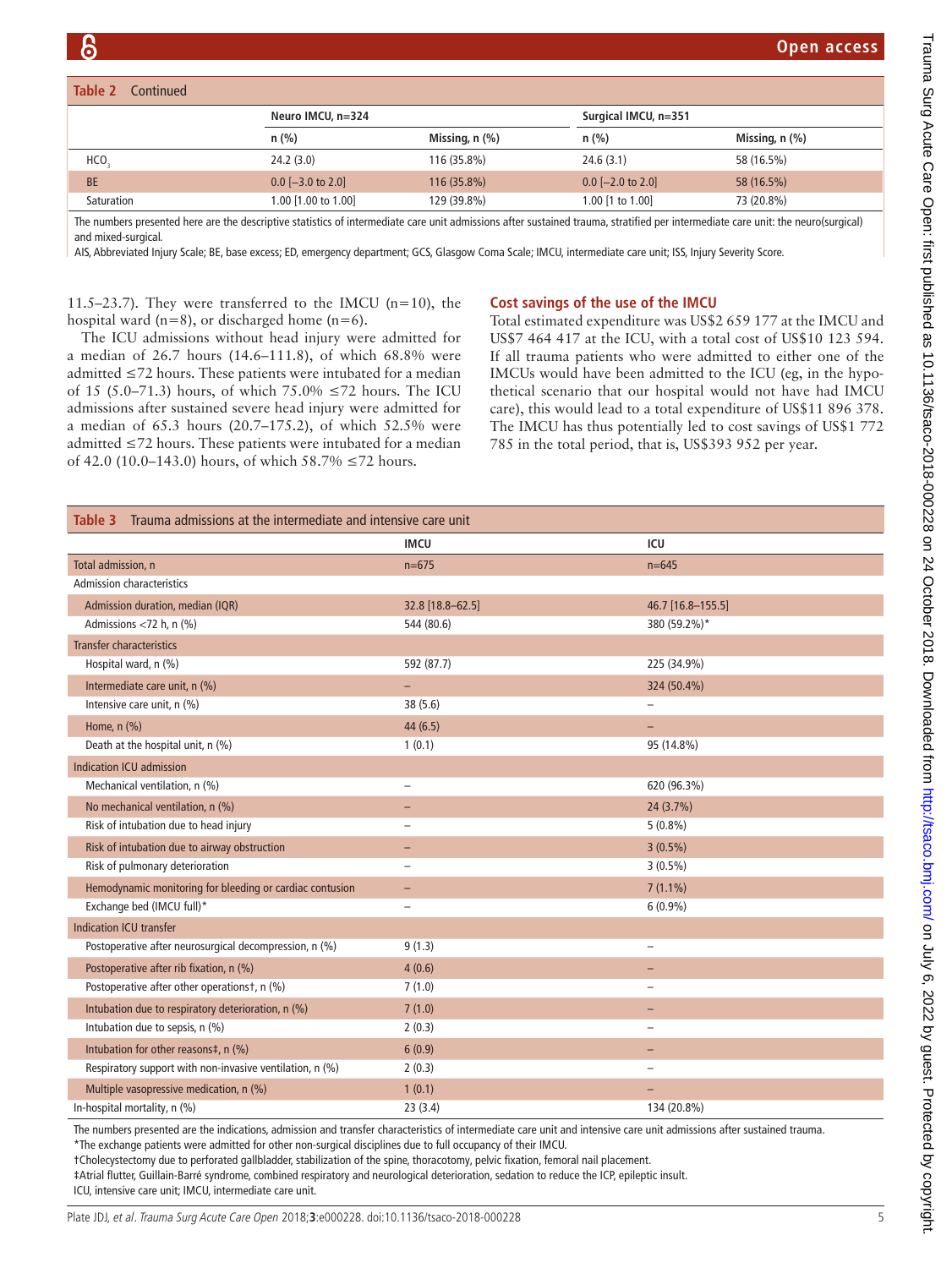<span id="page-5-0"></span>

| <b>Table 4</b> Indications transfer from intermediate to intensive care unit |
|------------------------------------------------------------------------------|
| (ICU) per intermediate care unit (neurosurgical and mixed-surgical)          |

| lico) per intermediate care unit (neurosurgical and mixed surgical) |                   |                   |                             |  |  |
|---------------------------------------------------------------------|-------------------|-------------------|-----------------------------|--|--|
| Indication ICU transfer, n (%)                                      | Total<br>$(n=38)$ | Neuro<br>$(n=20)$ | <b>Surgical</b><br>$(n=18)$ |  |  |
| Postoperative                                                       | 20(52.6)          | 10                | 10                          |  |  |
| Intubation due to respiratory deterioration                         | 7(1.04)           | 5                 | $\overline{2}$              |  |  |
| Intubation due to sepsis                                            | 2(0.30)           | 1                 | 1                           |  |  |
| Intubation for other reasons*                                       | 6(0.89)           | 2                 | 4                           |  |  |
| Respiratory support with non-invasive ventilation                   | 2(0.30)           | 1                 | 1                           |  |  |
| Multiple vasopressive medication                                    | 1(0.15)           | 1                 | 0                           |  |  |

\*Atrial flutter, Guillain-Barré syndrome, combined respiratory and neurological deterioration, sedation to reduce the ICP, epileptic insult.

## **Discussion**

In the current study, half of the trauma patients in need of critical care were safely admitted at dedicated IMCUs. We also found that most ICU trauma admissions without severe neurotrauma are intubated only for a short time period ( $\leq 72$  hours). Further, the IMCU reduced the overall costs of critical trauma care.

In total, 51.1% of trauma critical care was provided at the IMCU. These admissions were major trauma patients (median ISS 17 (11–22)) of whom none died from preventable causes (ie, no deaths with respiratory or heamodynamic causes) after subsequent ICU transfer, indicating that this is a safe application of IMCUs. Combined with lower fixed costs at the IMCU this means that implementing the IMCU can substantially decrease the costs of overall provided care for trauma patients.<sup>11</sup> This effect was indeed observed and could be explained by the graded requirements of supportive critical care: although most major trauma patients may require critical care, not all are in need of ICU admission. However, as the IMCU typically lacks maximum supportive capacities (eg, in our situation mechanical ventilation, intracranial pressure monitoring, and continuous renal replacement therapy), adequate triage and identification of the deteriorating patients are herein essential.

The majority of patients admitted at the ICU (96.3%) received mechanical ventilation (eg, in major head injury), thus they were in need of specialized critical care therapy, which was not possible at the IMCU. However, many of these patients required only a short period of mechanical ventilation, as the intubation duration was  $\leq 72$  hours in the majority of admissions (65.2%) in all and 75.0% in admissions without a head injury). This indicates that possibly, with the addition of the ability to ventilate trauma patients for a short time period, the majority of trauma patients in need of critical care could successfully be resuscitated in a dedicated unit. This supports the potential of a specialized trauma resuscitation unit, as described previously.[13](#page-6-5) Additional benefits could then be the direct involvement of both the trauma surgeon and the (trauma) anaesthesiologist and in-hospital centralization of specialized trauma critical care.<sup>13 18</sup>

To demonstrate the cost-efficiency of the IMCU, ideally a comparative study design is used to assess the effect of implementation (or dissemination) of the IMCU. Such designs include a cluster-randomized trial, stepped-wedged cluster randomized trial or an advanced before–after design. However, as there is a lack of evidence in this research field, we believe such studies should first be preceded by exploratory descriptive analyses such as presented here. Also, comparison of IMCU and ICU admissions with a propensity score analysis was not feasible due to the high rate of intubation at the ICU. From this, it follows that the populations are too different to warrant a matched analysis.

This study has several important practical implications. First, it supports the opening or maintaining of the IMCU to more precisely match hospitals' resources to patients in an economically efficient way. For example, a patient with a moderate head injury and a low (though not zero) risk of deterioration might not receive safe monitoring at the hospital ward, but does not require all the ICU resources. Second, it supports the possible implementation of specialized trauma care units in which trauma patients can shortly be mechanically ventilated.

Strengths of this study are that it is the first to show that critical trauma care can safely be provided at IMCUs. Also, it uses a large dataset obtained through a standardized data collection protocol over a 4.5-year period. Additionally, this study is not limited to only the IMCU but also analyses the ICU, which provides a more comprehensive description of all relevant provided critical trauma care.

This study has several limitations. First of all, the generalizability of the results is subject to the organization of the trauma system as well as the in-hospital organization of trauma care delivery. Second, this study uses the ISS as a proxy for the requirement of critical care, assuming that patients with a high ISS at the IMCU also require critical care. Third, the validity of the cost savings calculation depends on two important assumptions. The first assumption is that all patients at the IMCU would—in the absence of the IMCU—have been admitted at the ICU. This seems reasonable to assume, as an earlier report at the same IMCU has shown that >75% of patients at the IMCU received ICU care. This percentage is likely even higher in trauma patients, who frequently require a short period of monitoring. However, it is important to realize that if—in absence of the IMCU—*all* IMCU patients would have been admitted at the hospital ward, the IMCU would actually cost US\$1 772 785. The second assumption is that the average IMCU and ICU costs are representative for this trauma population, whom in reality may require (more or) less financial resources at the ICU than the average ICU patient. However, one should realize that >80% of ICU (and IMCU) costs are fixed, and thus the variable costs are less important[.19](#page-6-10)

#### **Conclusions**

A substantial amount of trauma patients in need of critical care can safely be admitted at the stand-alone specialist-driven IMCU, without the need for further mechanical ventilation. Thereby, the IMCU could fulfill an essential cost-saving role in the management of severely injured trauma patients.

**Contributors** JDJP made substantial contributions to design, data collection, data analysis, and interpretation. He was the main author involved in drafting and finalizing the manuscript. LMP was involved in the design, data interpretation and critically revised the manuscript. LPHL was involved in the design and critically revised the article. He has given final approval of this article to be published. FH contributed to the design and actively participated in data collection, analysis, and its interpretation. He was involved in drafting the article and revising it critically. He has given final approval of the version to be published.

**Funding** The authors have not declared a specific grant for this research from any funding agency in the public, commercial or not-for-profit sectors.

**Competing interests** None declared.

**Patient consent** Not required.

**Ethics approval** According to the Institutional Review Board, the study was not subject to the Medical Research Involving Human Subjects Act and therefore the necessity of informed consent was waived (protocol no. 17-326/C).

**Provenance and peer review** Not commissioned; externally peer reviewed.

**Open access** This is an open access article distributed in accordance with the Creative Commons Attribution Non Commercial (CC BY-NC 4.0) license, which permits others to distribute, remix, adapt, build upon this work non-commercially,